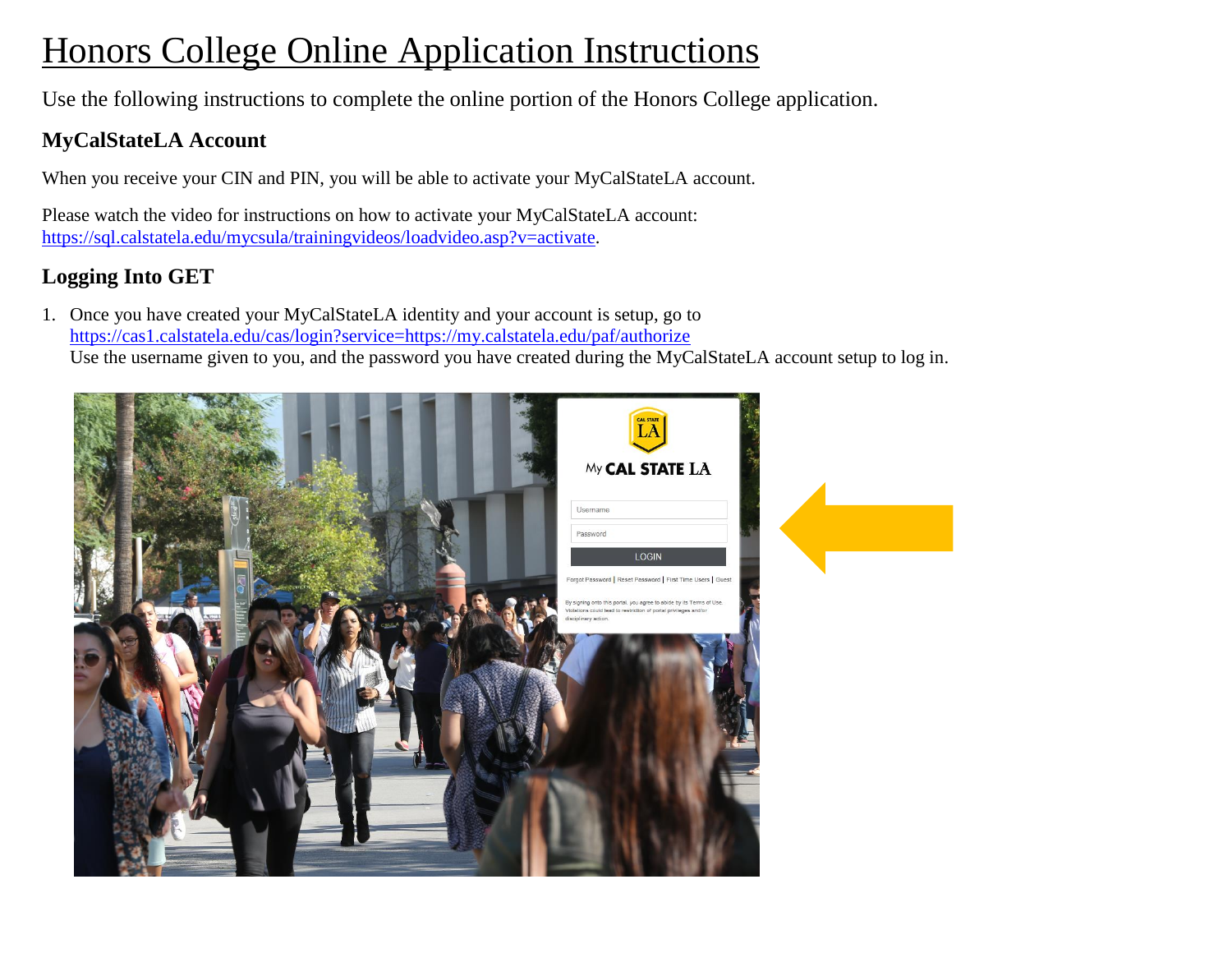2. On the left side of the page you will find the "Launchpad", and that's where you will find the GET app. Click on "GET".

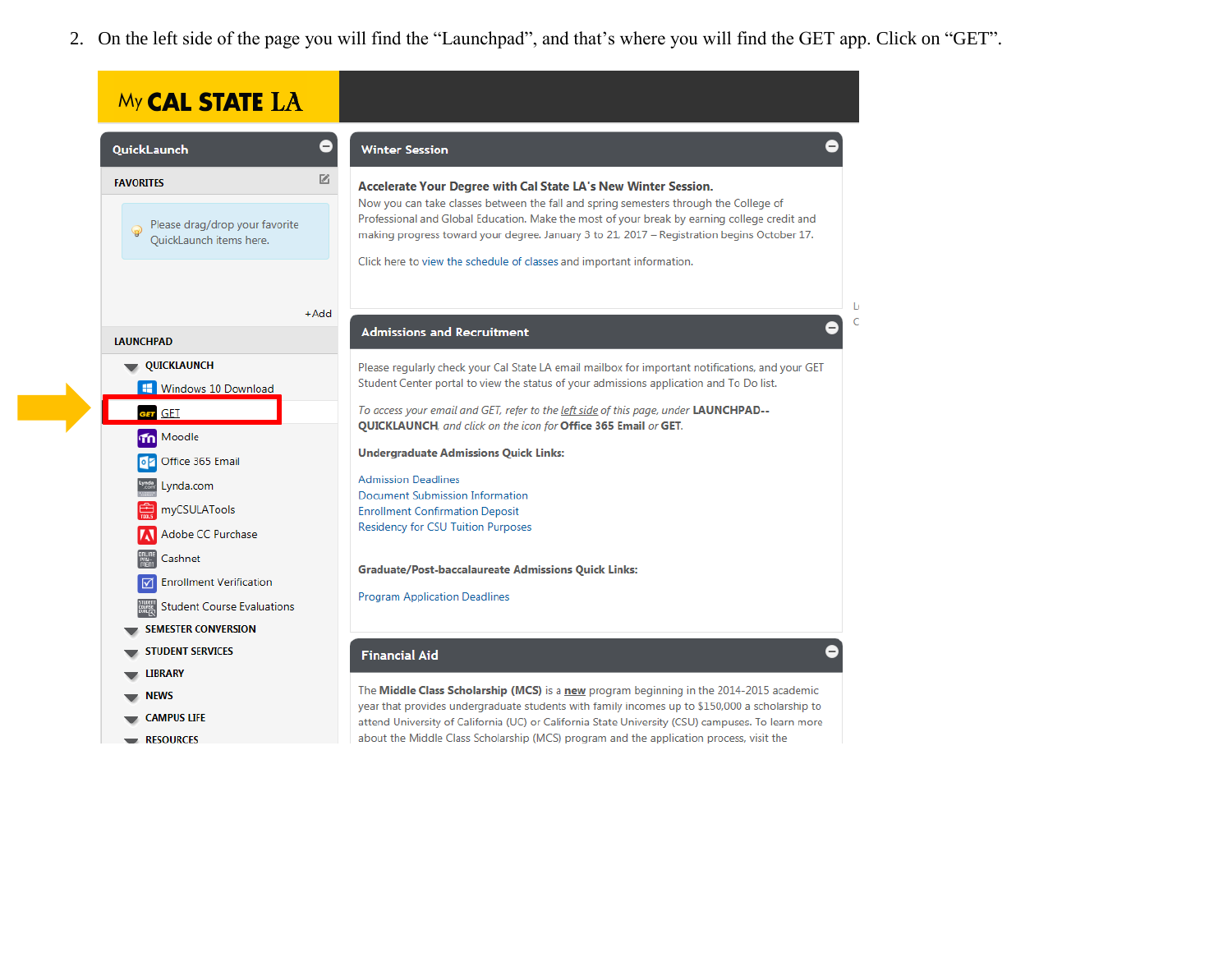3. Once you have clicked on the GET app you should see a screen like the one shown below. Click on Self-Service to expand the navigation folder

| Favorites $\star$<br>Main Menu $\star$       |         |
|----------------------------------------------|---------|
| $\Box$ cal state $LA$                        |         |
| Menu                                         | ٥<br>◎▼ |
| Search:<br>$(\gg)$                           |         |
| CSU SA Baseline                              |         |
| <b>Student Course Evaluations</b>            |         |
| <b>Self Service</b>                          |         |
| Cal State LA Elections<br>Q2S Customizations |         |
| <b>Your Comments</b>                         |         |

4. To access the online application to the Honors College, please click on the **Apply to Honors College** link located within the Self Service menu folder.

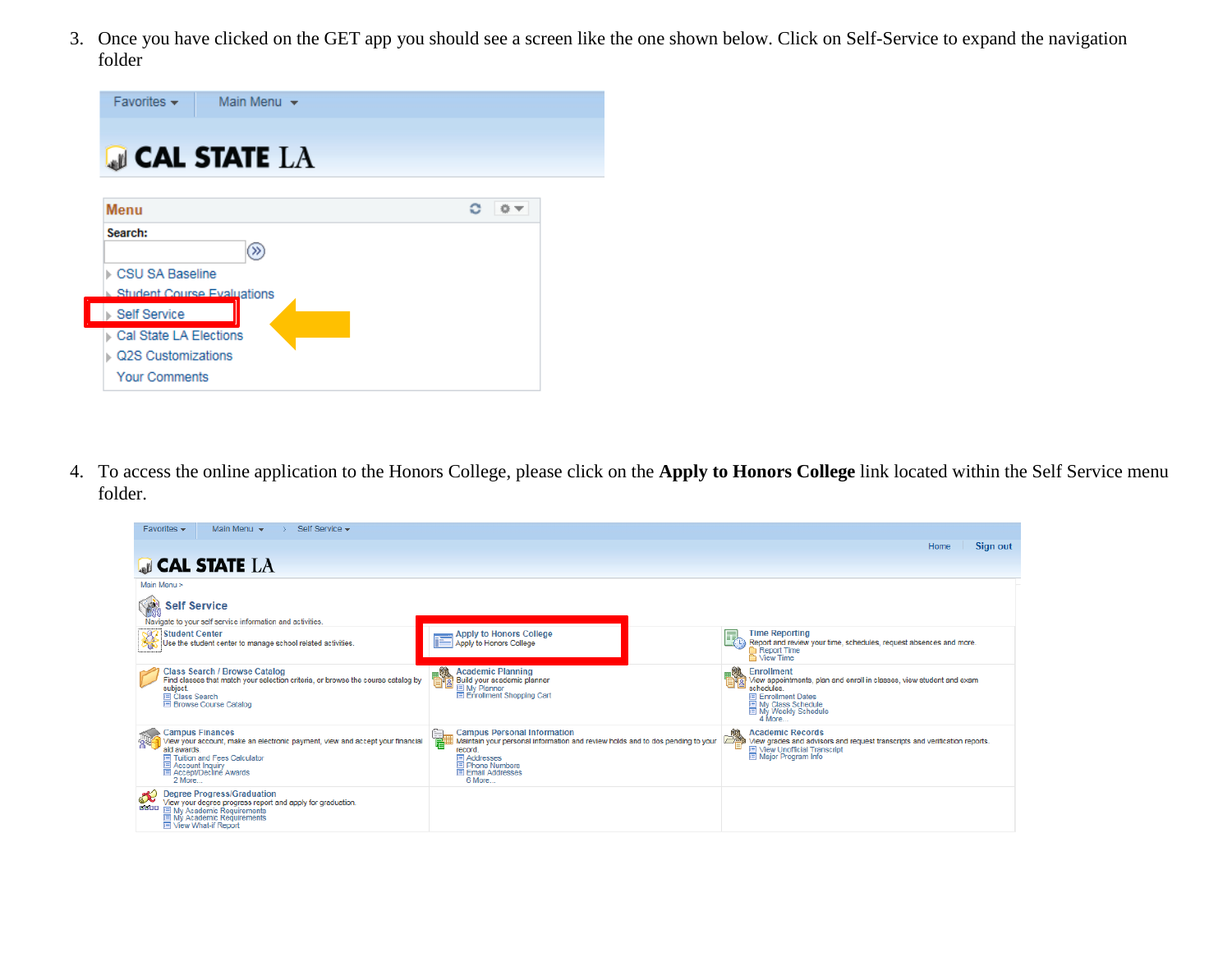5. The initial Honors College Application page will contain some important information about the program.

Please read through and follow the instructions to ensure that you complete the Honors College application process in its entirety.

| Favorites $\sim$<br>Main Menu $\star$<br>$\angle$ Self Service $\star$ $\rightarrow$ Apply to Honors College                                                                                                                                                                                                                                                                                                                                                                                                                                                                                                    |                  |
|-----------------------------------------------------------------------------------------------------------------------------------------------------------------------------------------------------------------------------------------------------------------------------------------------------------------------------------------------------------------------------------------------------------------------------------------------------------------------------------------------------------------------------------------------------------------------------------------------------------------|------------------|
|                                                                                                                                                                                                                                                                                                                                                                                                                                                                                                                                                                                                                 | Home<br>Sign out |
| $\Box$ CAL STATE $LA$                                                                                                                                                                                                                                                                                                                                                                                                                                                                                                                                                                                           |                  |
| <b>Honors College Introduction</b>                                                                                                                                                                                                                                                                                                                                                                                                                                                                                                                                                                              |                  |
|                                                                                                                                                                                                                                                                                                                                                                                                                                                                                                                                                                                                                 |                  |
| <b>Honors College Home</b>                                                                                                                                                                                                                                                                                                                                                                                                                                                                                                                                                                                      |                  |
| <b>WELCOME TO THE HONORS COLLEGE</b>                                                                                                                                                                                                                                                                                                                                                                                                                                                                                                                                                                            |                  |
| The Cal State LA Honors College is committed to admitting well-prepared and motivated<br>students who are interested in actively participating in our intellectual, social, and<br>community engagement programs. Selection will be based on a comprehensive review of<br>application materials, including written essays, letters of recommendation, and SAT/ACT<br>scores. Finalists may be invited to interview with the Honors College Admissions<br>Committee. Both new and continuing students are eligible for admission to the Honors<br>College. New students must also be admitted to the University. |                  |
| <b>INCOMING FRESHMEN REQUIREMENTS</b>                                                                                                                                                                                                                                                                                                                                                                                                                                                                                                                                                                           |                  |
| We recommend that first-time freshmen applicants have a cumulative high school GPA of<br>3.5 or higher and a minimum combined score of 1170 on the Evidence-Based Reading and<br>Writing (EBRW) and Math sections of the SAT, or a minimum composite ACT score of 26.                                                                                                                                                                                                                                                                                                                                           |                  |
| <b>INCOMING UPPER-DIVISION TRANSFER REQUIREMENTS</b>                                                                                                                                                                                                                                                                                                                                                                                                                                                                                                                                                            |                  |
| We recommend that incoming Junior transfers have a cumulative GPA of 3.5 or higher in<br>their college coursework.                                                                                                                                                                                                                                                                                                                                                                                                                                                                                              |                  |
| <b>CONTINUING STUDENT REQUIREMENTS</b>                                                                                                                                                                                                                                                                                                                                                                                                                                                                                                                                                                          |                  |
| Continuing Cal State LA students may also apply to the Honors College provided they<br>have attained a minimum GPA of 3.5 or higher in their college coursework and in all lower<br>division GE requirements.                                                                                                                                                                                                                                                                                                                                                                                                   |                  |
| *Important note for all groups: Meeting these minimum requirements does not guarantee<br>admission to the Honors College.                                                                                                                                                                                                                                                                                                                                                                                                                                                                                       |                  |
| APPLYING TO THE HONORS COLLEGE INVOLVES A THREE-STEP PROCESS:                                                                                                                                                                                                                                                                                                                                                                                                                                                                                                                                                   |                  |
| 1. Apply to Cal State LA through Mentor: www.CSUMentor.edu. (You have completed this<br>step and are now ready for step #2).                                                                                                                                                                                                                                                                                                                                                                                                                                                                                    |                  |
| 2. Complete an online application to the Honors College (use the link below).                                                                                                                                                                                                                                                                                                                                                                                                                                                                                                                                   |                  |
| 3. Complete and mail the Honors College application checklist, along with two letters of<br>recommendation, official transcripts, and copies of SAT or ACT scores to the Honors<br>College.                                                                                                                                                                                                                                                                                                                                                                                                                     |                  |

6. Once you have read through the Honors College application instructions and have scrolled to the bottom, click on the Apply to the Honors College link at the bottom of the page to begin the application.

**Honors College Checklist The Honors College** King Hall D1045 - APPL **California State University, Los Angeles** 5151 State University Drive Los Angeles, CA 90032

ions and scholarships, checklist and accompanying items must be post-marked by January 31st.

Apply to the Honors College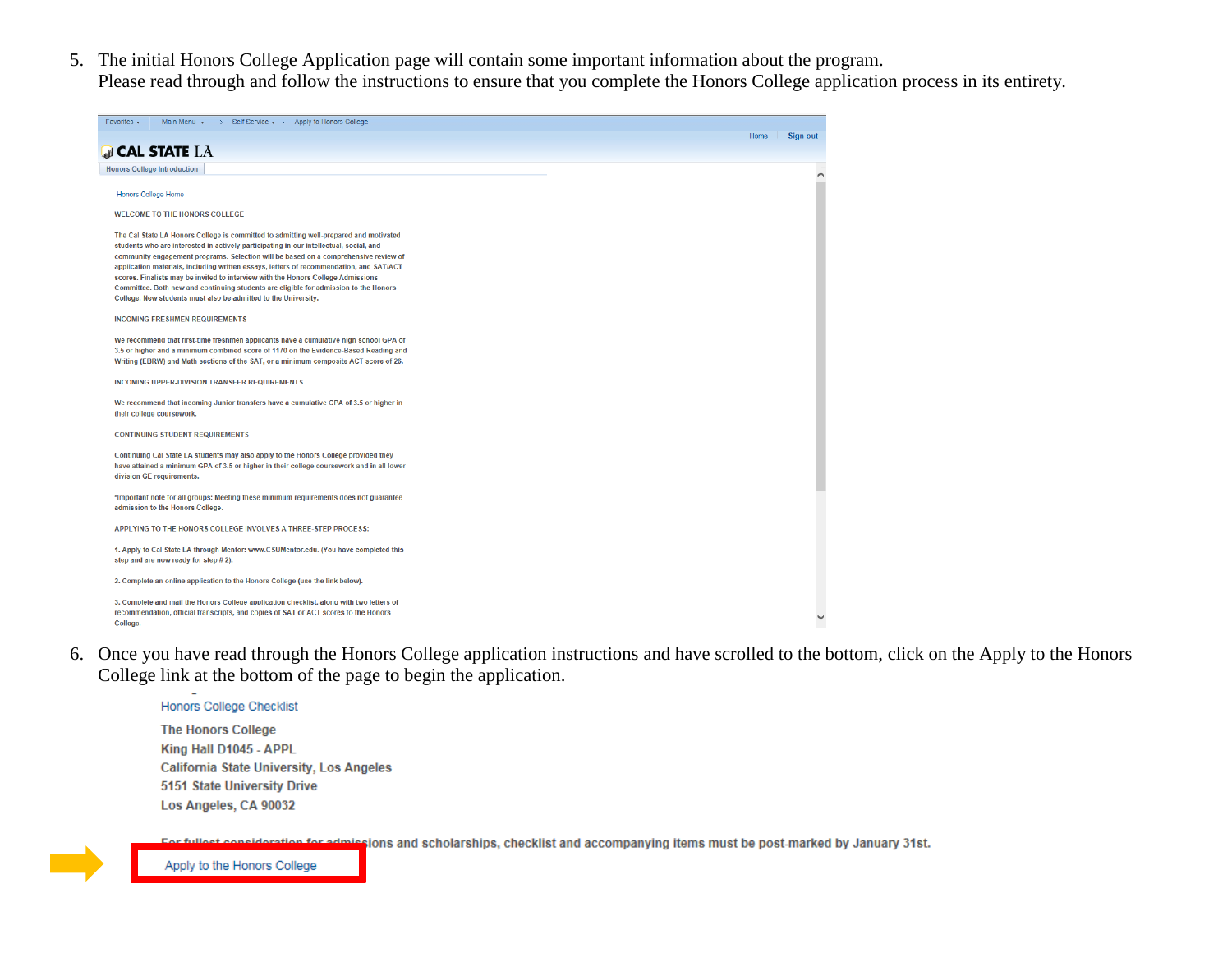7. Below are several views of the Honors College Application page. The page will include self-reported information from the CSU Mentor system. Scroll down to complete the online application. You will have the opportunity to save your application before submitting.



#### **GI CAL STATE LA**

#### Please fill out the application below.

Check one of the following

I am applying for (undergraduates only):

First-time freshman - current high school senior

Junior entry - transfer or continuing

□ Sophomore entry - completed freshman year at Cal State LA

Leadership, Service and Community Engagement (2000 char limit).

Academic Distinctions and Scholarships (include titles and dates when relevant) (2000 char limit).

Interests, Special Skills, & Hobbies (2000 char limit).

**Essay Instructions:** Please write an essay on one of the following topics (approx. 500 words). Indicate your choice below.

1. Every person has a creative side, and it can be expressed in many ways: through problem solving, original and innovative thinking, or artistic impression, to name a few. Describe how you express your creative side and how that relates to your professional aspirations.

2. Place has a powerful effect on who we are and how we live our lives. Describe the place you are from, the place you live, or another important place in your life and analyze how it has shaped your identity.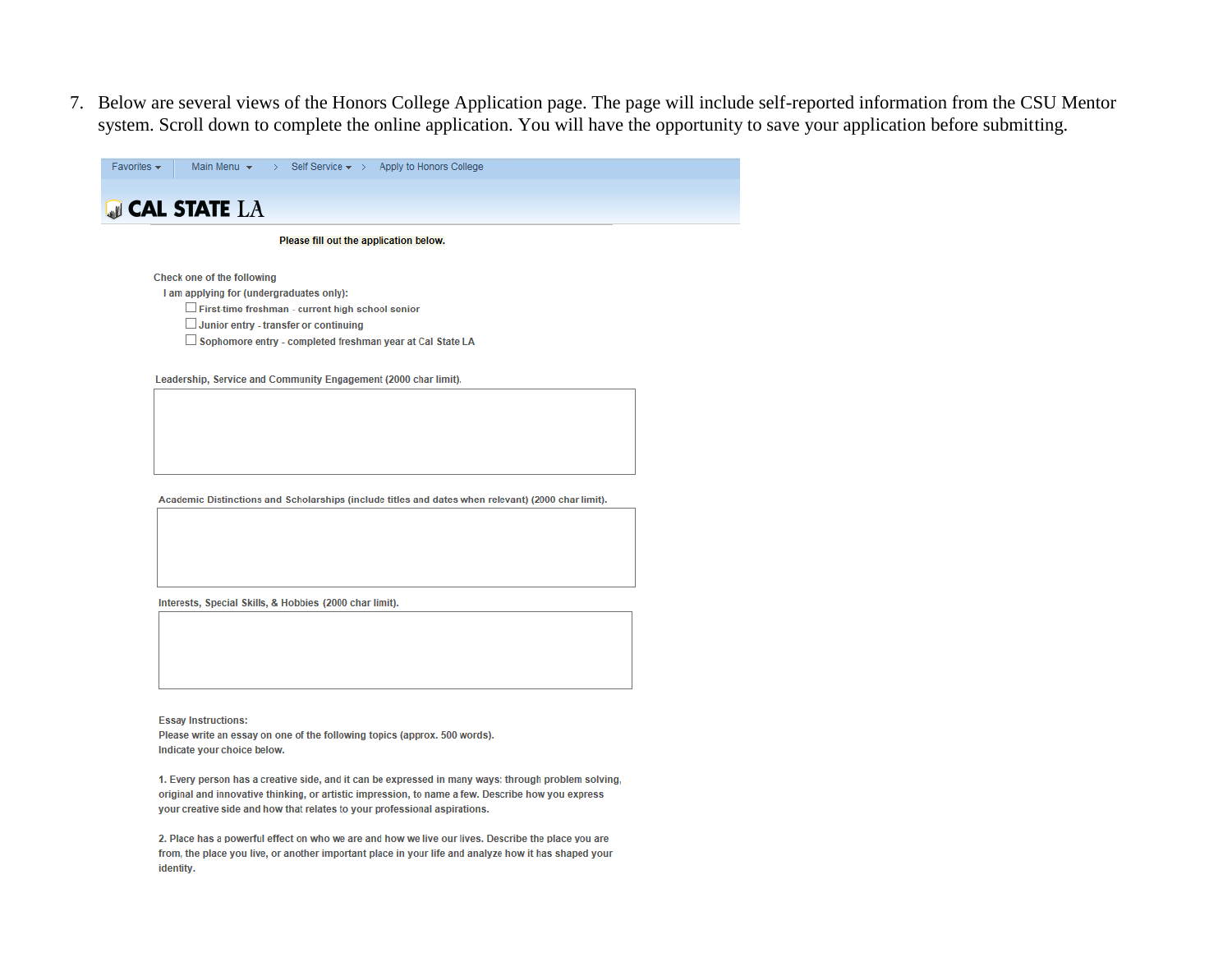3. Henry David Thoreau said "Live your beliefs and you can turn the world around." Describe a time when you acted on your own beliefs or ideas that were at odds with commonly-held viewpoints. Why did you act, and if faced with the same scenario again, would you respond in the same way?

4. Communities are an essential part of human existence that shape the way we view the world around us. Write an essay in which you explain the significance of a community that is important to you (neighborhood, nationality, family or extended family, religious affiliation, etc.). How have you contributed to this community and why?

I have chosen essay number:

Please complete the following section if you would like to be considered for special scholarships connected with the Honors College and/or if you are interested in Honors Housing. This section is OPTIONAL.

```
1. Are you interested in on-campus housing and residential life
opportunities connected with Honors?
Yes \bigcirc No \bigcirc2. Are you interested in Financial Aid?
Yes \bigcirc No \bigcirc3. If Yes, have you filed your FAFSA?
Yes \bigcirc No \bigcirc4. Would you like to be considered for an Honors College Scholarship? (See the
Honors College webpage for more information about Honors College
Scholarships).
 Yes \bigcirc No \bigcircHonors College Scholarships
```